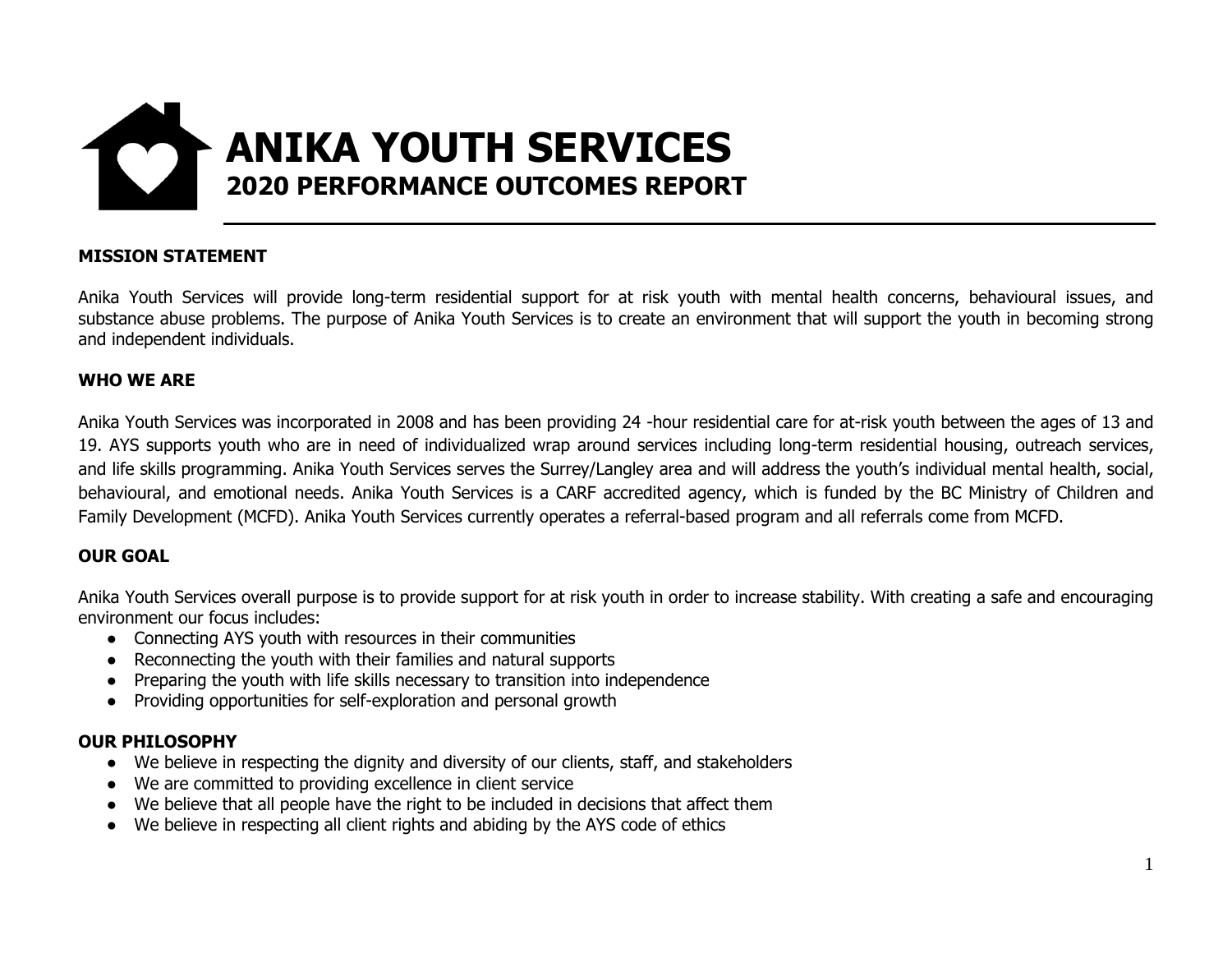#### **PROGRAM DESCRIPTION**

#### **Residential Program**

AYS residential program is a home-like environment where staff will collaborate with professionals in the community to create a strengthbased plan that will meet the individual needs of the youth. These plans will enable the youth to develop the skills needed to be successful in the community. These include creating opportunities for positive social interactions and improving relationships with natural support systems, encouraging educational and/or vocational training, teaching life skills, increasing coping strategies needed for emotional/behavioural regulation, address any health-related needs, and foster identity, cultural, and religious exploration.

The residence is a 24-hour staffed resource where youth reside with residential support worker, and when necessary additional support staff. The Resource Coordinator provides youth with one-on-one individualized support and case manages the youth's individualized service plan (ISP). In case of a crisis situation or when extra support is needed, youth and staff will have access to a crisis worker 24 hours a day, seven days a week.

#### **Stage Two Program**

AYS offers a stage two program where youth have the opportunity to live semi-independently in their own suites while having access to 24 hours support staff including a resource coordinator, residential support worker, transition worker, and an awake overnight. The focus of this program is to increase youth's life skills, and facilitate an easier transition to adulthood.

#### **YET Program**

The Youth Engagement and Transition program (YET) is geared towards supporting clients pre- and post-the AYS Residential program. The YET Coordinator is responsible for the case management of the youth and ensures they are supported in meeting their goals by wrapping the necessary services around them. The pre-placement goal is to provide youth that are not resource ready with support in the community to engage in services. The post-service goal is to provide an easier transition to the client's next placement (i.e. home or independent living).

#### **Achieving Your Potential (AYP)**

The AYP program aims to teach and support youth in increasing personal development and readiness skills in various aspects of their lives. Program goals include allowing youth to achieve and optimize their personal, social and intellectual skills and abilities in ways that are personalized to them and will allow them to successfully integrate into their communities. Community integration can include both educational and vocational goals as well as any other client-specific needs identified. A youth development facilitator and youth worker are attached to the program which allows for increased attention to be placed on the complex needs of each individual, in turn, leading to a higher level of success in goal completion. Each youth works on their own customized goals to address any needs and strengths they may have in order for them to maximize their potential success in the program.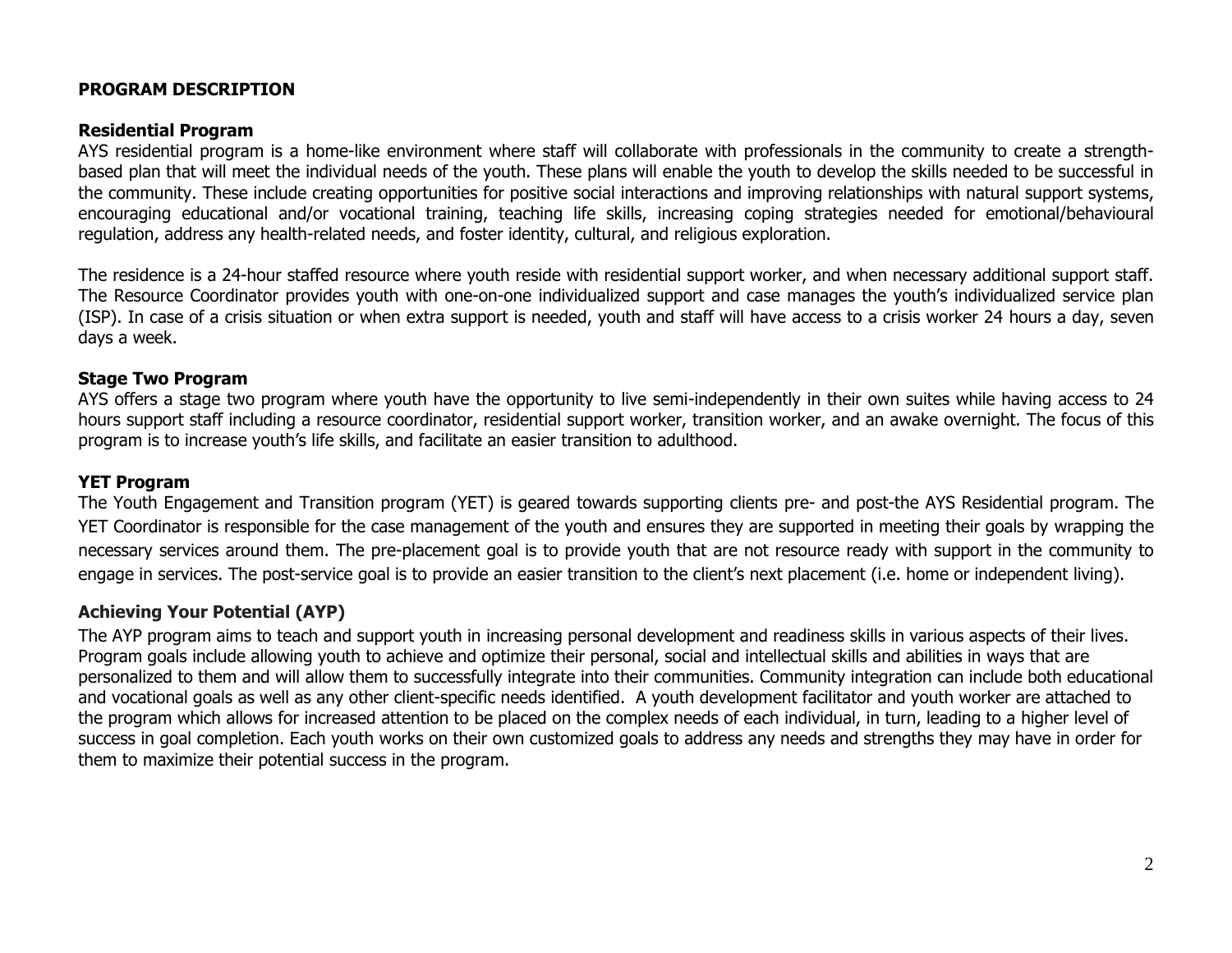#### **OUR APPROACH**

AYS believes that every youth is unique and needs their own ISP as a guide to foster stability and personal growth. In collaboration with the youth and their care team, AYS assesses the individualized needs of the youth and creates specific ISP goals. Our service delivery approach builds a network of natural and professional supports, as well as community resources to assist the youth in obtaining their goals. The youth and their care teams are involved in Integrated Case Management (ICM) meetings and we support the use of ICM practices within the AYS services.

#### **OUR STAFF**

Our staff consists of 60+ experienced professionals with expertise in a wide variety of disciplines. The Directors, program supervisors, resource coordinators, residential support workers, youth workers, transition workers, crisis intervention workers, and relief workers at AYS are what bring our agency to life. We encourage our staff team to be creative, flexible, and efficient in the development and delivery of programs and services that enhance our clients' lives.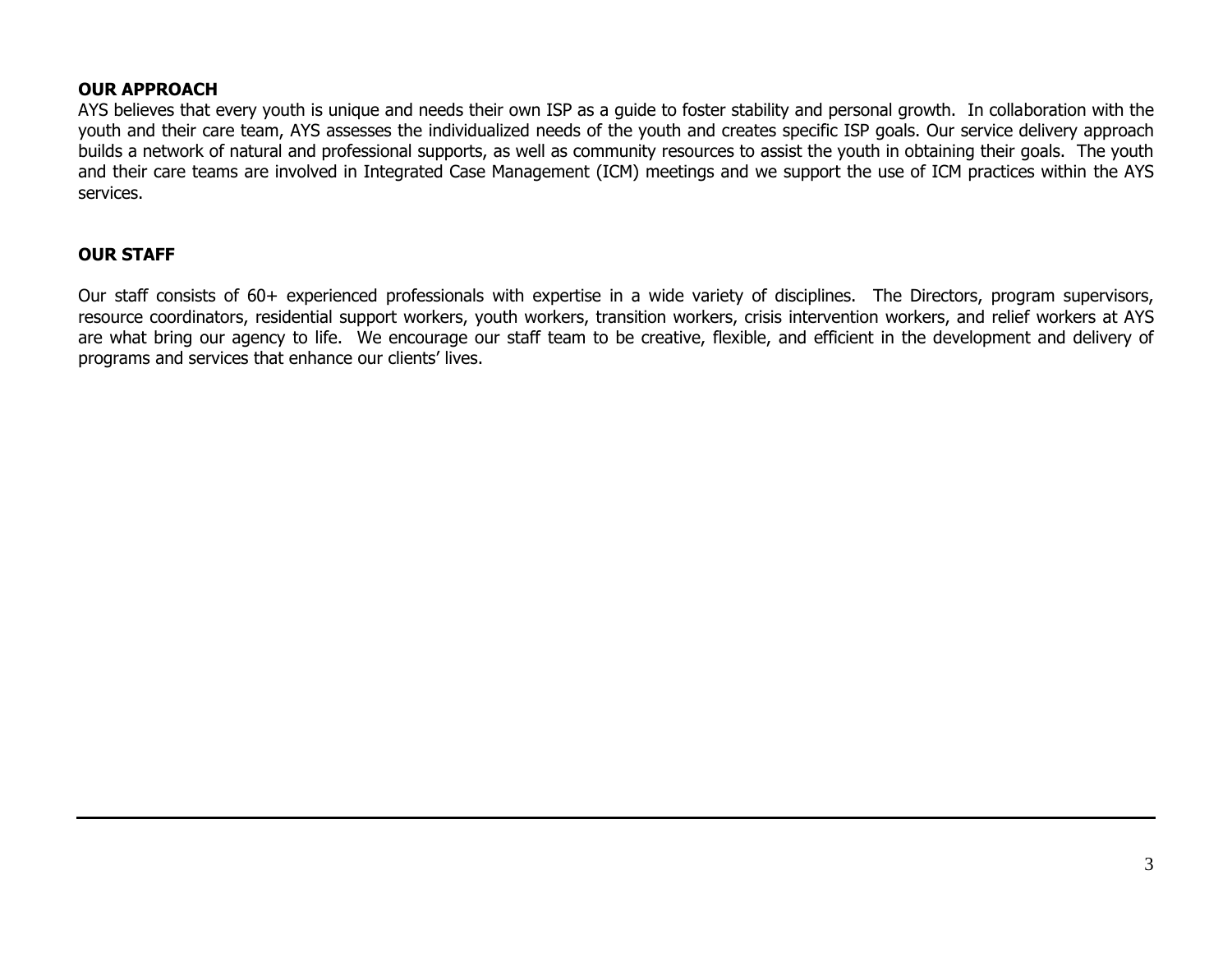### **INTRODUCTION TO SERVICE DELIVERY IMPROVEMENT**

The following outlines the service delivery improvement plan for Anika Youth Services (AYS). The purpose of the plan is to guide the collection of performance data on the services that AYS delivers and to support ongoing quality improvement.

## **QUALITY IMPROVEMENT CYCLE**

AYS quality improvement process is cyclical. The cycle, adapted from the Canadian Outcome Research Institute outcomes model, includes planning for outcomes measurement (reflected in this document), doing data collection and checking the accuracy of the data, reflecting on results, and acting on the results (including reporting out to stakeholders). The process is represented graphically below:

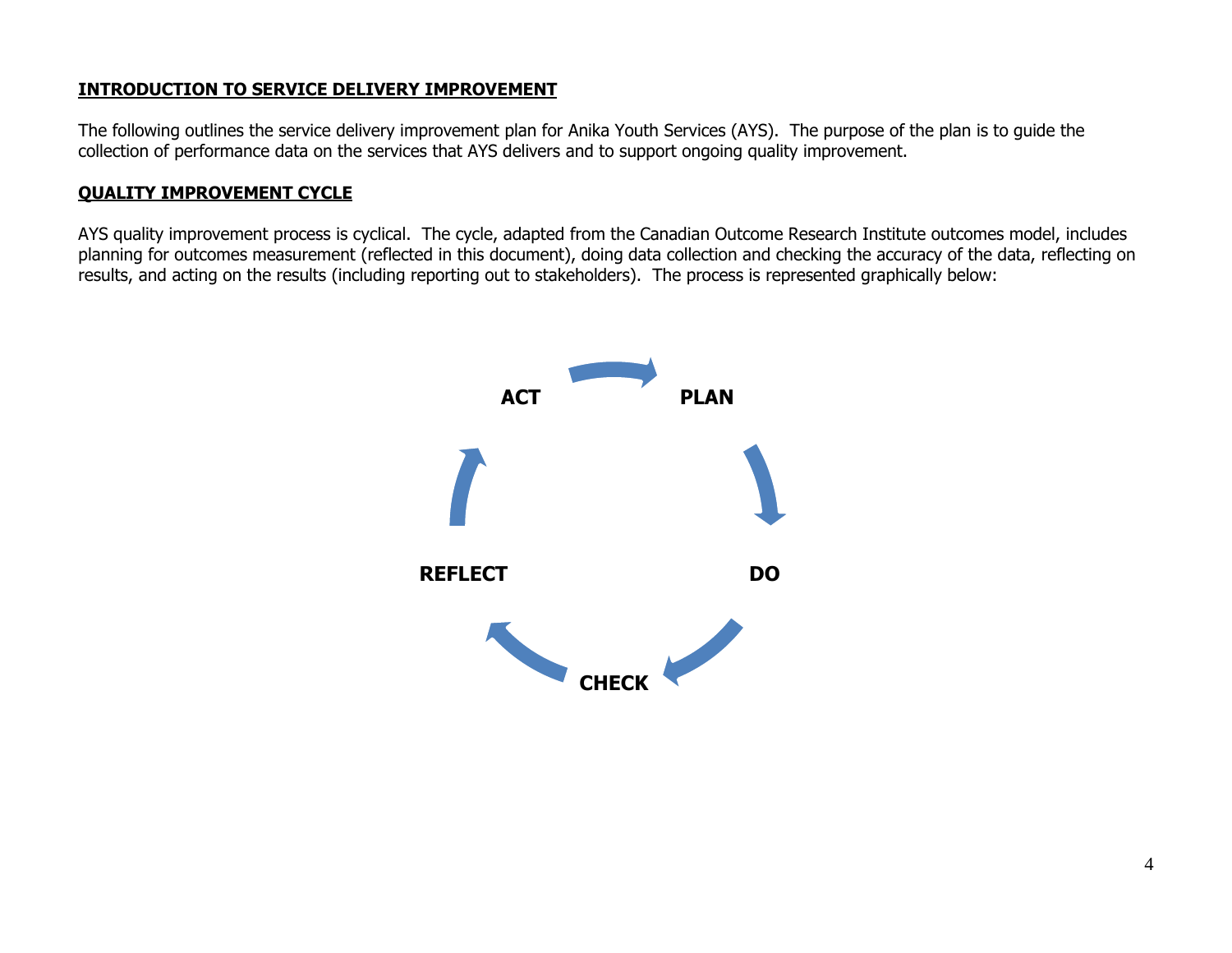#### **PLANNING & DOING – DEFINING OUTCOMES TO BE ACHIEVED**

#### **Efficiency, Accessibility, Business Functions & Feedback/Satisfaction Outcomes**

Program Efficiency is generally a measure of resource utilization. It answers the question "Were the resources utilized by the program to deliver the service (e.g., funding, personnel, facilities, materials) used efficiently?" The measurement for this outcome is generally expressed as a ratio of a resource to unit of service delivered. AYS utilizes primary measures of efficiency; program occupancy statistics.

Program Access outcomes are intended to look at how accessible the agency's programs or services are to the population being served. This can be looked at as an extension of the agency's accessibility plan. As it relates to service delivery, access generally refers to how responsive the service process is to client needs. In other words, are clients able to get service when they need it? Does the program respond to expressed needs in a timely fashion? For AYS the program access measure is the number of days from referral to admission into the AYS program.

Feedback refers to information gathered from persons served and other stakeholders about the general quality of the services the agency delivers. This can include satisfaction as well as other service process feedback. AYS gathers feedback through surveys of youth serviced and their family and care team members.

Effectiveness outcomes refer to the impact that the program intends to have on the problem or issue that it targets. The program targets specific changes based on the areas they are designed to address. For the agency, change is measured as;

- Increase in client connections to supports within the resource.
- Find appropriate school, vocational, or day program for clients within one month of intake
- Increase in client participation in pro-social extracurricular activities
- Increase in transition readiness by improving life skills

Business Functions refers to performance tools are set and are incorporated to monitor progress and to meet the organizations strategic plan. For AYS the business function performance goals include:

- Health and Safety Decreasing the number of critical incidents.
- Employee Retention Minimize staff turnover
- Financial Viability Expanding AYS services and obtaining an increase in AYS annual budget.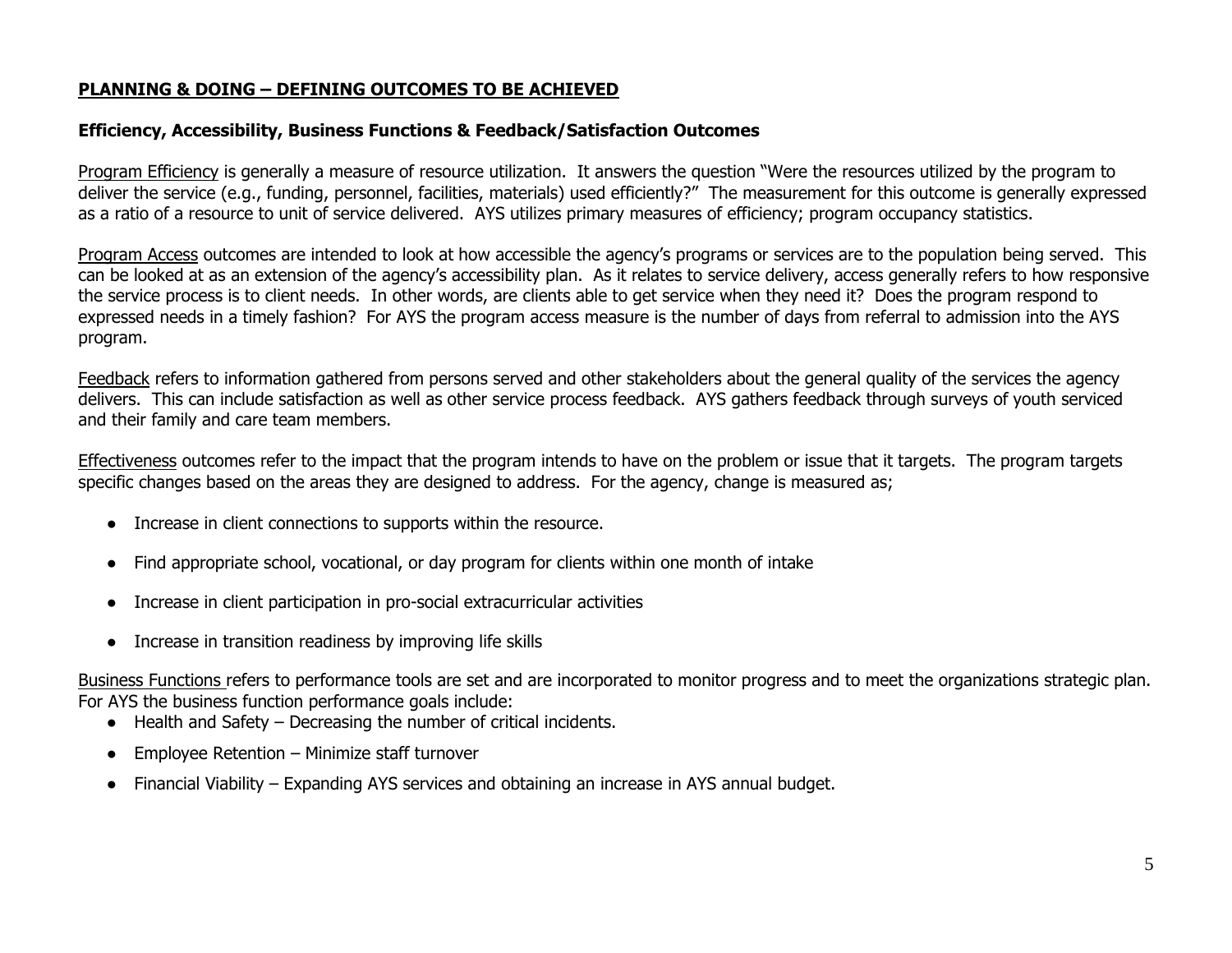# **ANIKA YOUTH SERVICES 2020 PERFORMANCE OUTCOMES REPORT**

# **Participant Demographics & Program Utilization**

Total Number of Clients Served in 2020: 26 Number of New Admissions: 10 Average Age of Clients at Admission:14.8 years Number of Discharges:8 Average Duration in Program for Clients Discharged in the Last Year: 703.5 days or 1.93 Years

|        | # Of                       |  |
|--------|----------------------------|--|
|        | <b>Gender Participants</b> |  |
| Female | 26                         |  |

#### **Cultural Background**

| English Canadian | 5  |  |
|------------------|----|--|
| Aboriginal       | 17 |  |
| Hispanic         |    |  |
| Asian            |    |  |
| Indo Canadian    |    |  |

| <b>Specific Client Demographics</b>                  |    |
|------------------------------------------------------|----|
| Clients involved in Criminal Justice System 8        |    |
| Clients with Mental Health Diagnosis                 | 19 |
| Clients with Substance Misuse Issues 16              |    |
| Clients with Developmental Delays<br>Ь               |    |
| Clients with a History of Self Harming Behaviours 11 |    |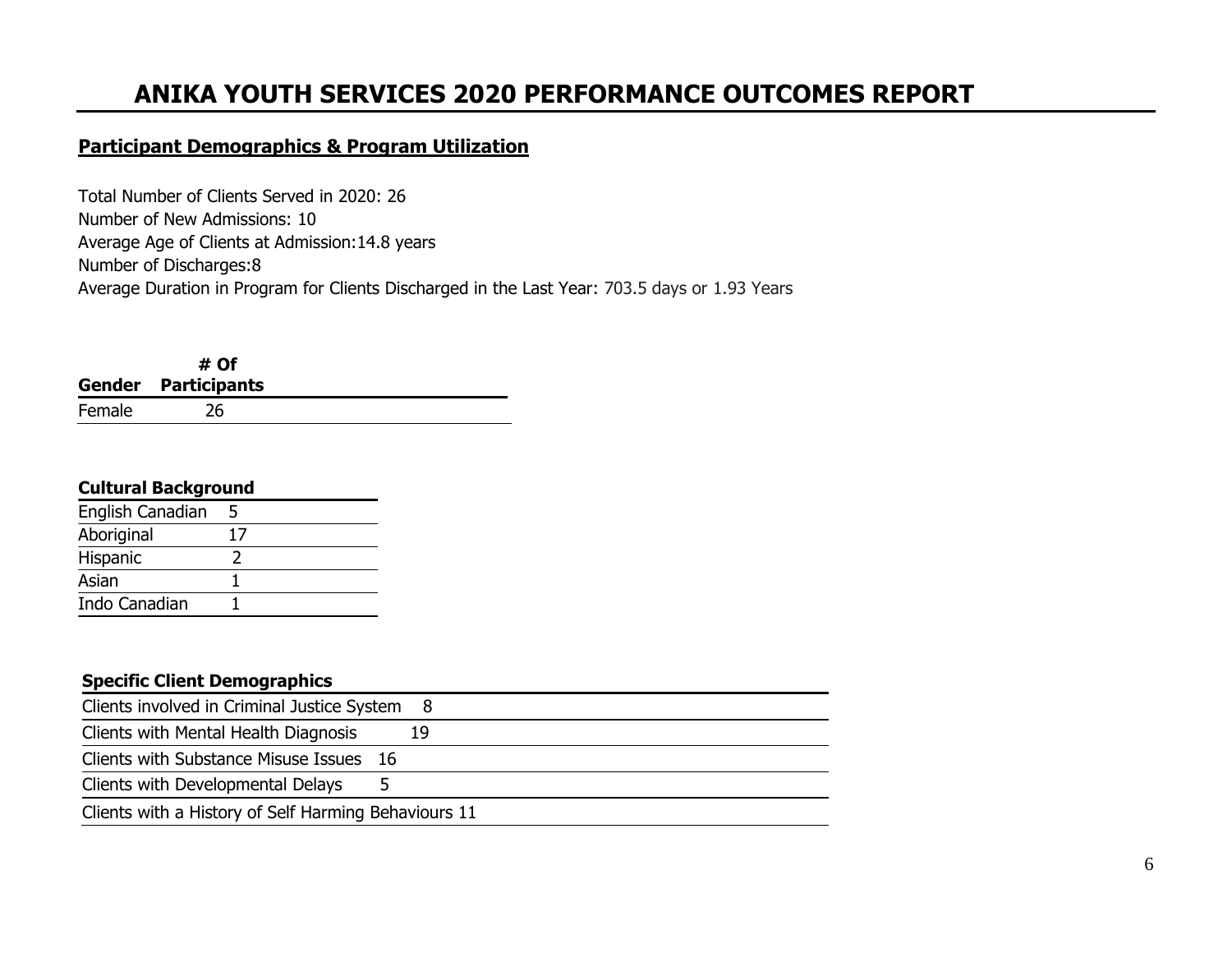# **Effectiveness, Efficiency, & Access Results**

| <b>Program Goals</b>                                                                    | <b>Indicator</b>                                                | <b>Applied</b><br>To                                               | Goal<br>(Target)  | <b>Actual</b><br><b>Results</b> | <b>Met or Exceeded</b><br><b>Target</b> |
|-----------------------------------------------------------------------------------------|-----------------------------------------------------------------|--------------------------------------------------------------------|-------------------|---------------------------------|-----------------------------------------|
| <b>Effectiveness:</b>                                                                   |                                                                 |                                                                    |                   |                                 |                                         |
| Increase client<br>connections to supports<br>within the resource                       | % of client's AWOL that<br>remain in contact with<br><b>AYS</b> | All AYS clients                                                    | Greater than 80%  | 78.2%                           | X                                       |
| Find appropriate school,<br>vocational, or day<br>program within one<br>month of intake | % of clients enrolled in<br>a school, day or work<br>program    | All new AYS clients<br>admitted without a<br>school or day program | Greater than 70%  | 80%                             |                                         |
| Increase client<br>participation in pro-<br>social extracurricular<br><b>activities</b> | % of youth enrolled in<br>extracurricular activities            | All AYS clients                                                    | Greater than 80%  | 23%                             | X                                       |
| <b>Increase Transition</b><br>readiness by improving<br>life skills                     | % of improvement<br>between pre- and post-<br>assessment tool   | All AYS clients at<br>Cornerstone                                  | Greater than 25%  | 20%                             | X                                       |
| <i><b>Efficiency:</b></i>                                                               |                                                                 |                                                                    |                   |                                 |                                         |
| Maintain full occupancy<br>in AYS beds (OR)                                             | % of occupancy in AYS<br>beds                                   | All AYS beds (20)                                                  | Greater than 80%  | 92.4%                           |                                         |
| Access:                                                                                 |                                                                 |                                                                    |                   |                                 |                                         |
| Minimize time from<br>referral to admission                                             | Time of referral to start<br>of service                         | All New Clients                                                    | Less than 14 days | 20.5 Days                       | X                                       |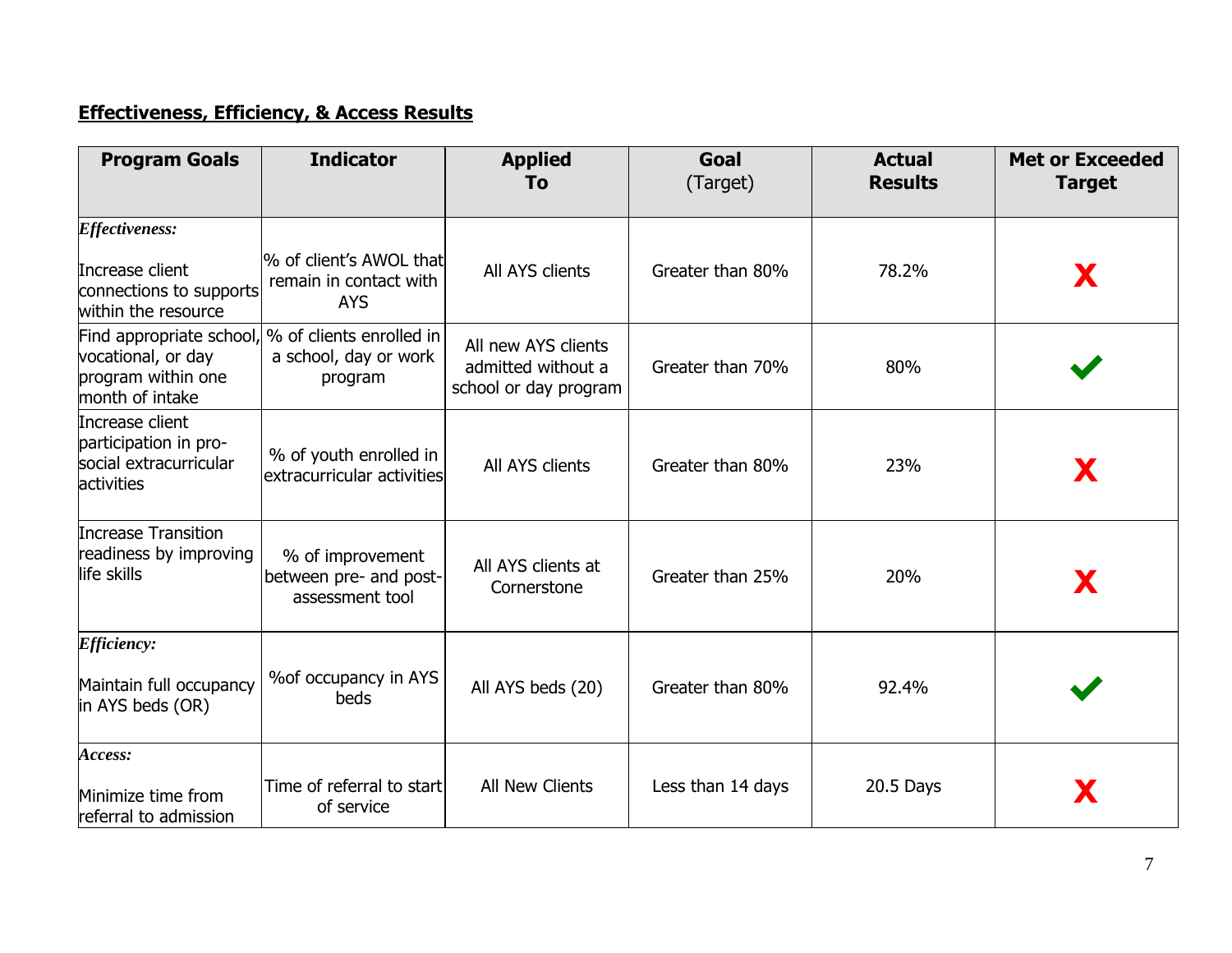# **Discussion & Action Plan**

# **Effectiveness**

- AYS strives to connect with the youth it serves in attempts to build relationships and support them in meeting the needs they identify and the goals that they set out for themselves.
- In 2020 AYS served 26 clients and discharged 8 clients; AYS was able to maintain a stable occupancy rate of 92.4%.During this year, AYS supported a considerable number of chronic AWOL youth as well as street-entrenched youth who struggle with substance misuse. A shift in resource placement occurred in 2020 where youth who were not resource ready were placed in a long-term residential resource despite the fact that they were unwilling to regularly access the resource or sleep there overnight. These youth opt to spend the majority of their time, including night time, out in community with their peers.
- AYS believes that in order to work towards stability, creating a connection with our youth is imperative. Our goal for 2020 was to maintain an 80% or greater connection rate with youth who are chronically AWOL or street-entrenched. During this year, AYS staff maintained a connection with street-entrenched youth on a daily basis during outreach, often several times a day. Our youth remained in contact either by meeting in community, calling and having a conversation with staff, or through text messaging. In 2020, AYS youth kept in touch with AYS staff 78.2% while AWOL. This is descriptive of the continuous attempts of AYS to locate, connect with and encourage street-entrenched youth to maintain and build on relationships in hopes that when ready they start utilizing the resource, hence taking steps towards stabilization.
- AYS believes the outreach and work that is put in into building and maintaining a relationship is imperative to the persons served engaging in services. AYS will continue to incorporate strategies to decrease AWOLing including an increase in relationship building activities, programming and incentives. AYS staff will continue to connect with youth that are chronically AWOL by providing outreach services, and connecting them with appropriate community resources.
- In 2021 AYS is hoping to open a harm reduction house near the Whalley Boulevard area in Surrey Central, a hot spot where a majority of street-entrenched youth congregate and spend their time. In doing so, the hope is to reduce barriers and ease access to the resource as per our youth's feedback that they are unwilling to access a resource that is far from their hang-out areas. This new house will have a low barrier, harm reduction approach where it will meet the needs of street entrenched youth, a place that they can access services, eat, shower, and rest. In addition, this house will have a different staffing model; there will be awake staff at all times which will facilitate transportation, outreach and connection at night time hours. Finally, at this house professionals will be able to deliver services in-house which will accommodate for barriers such as youth not willing to attend in-office appointments.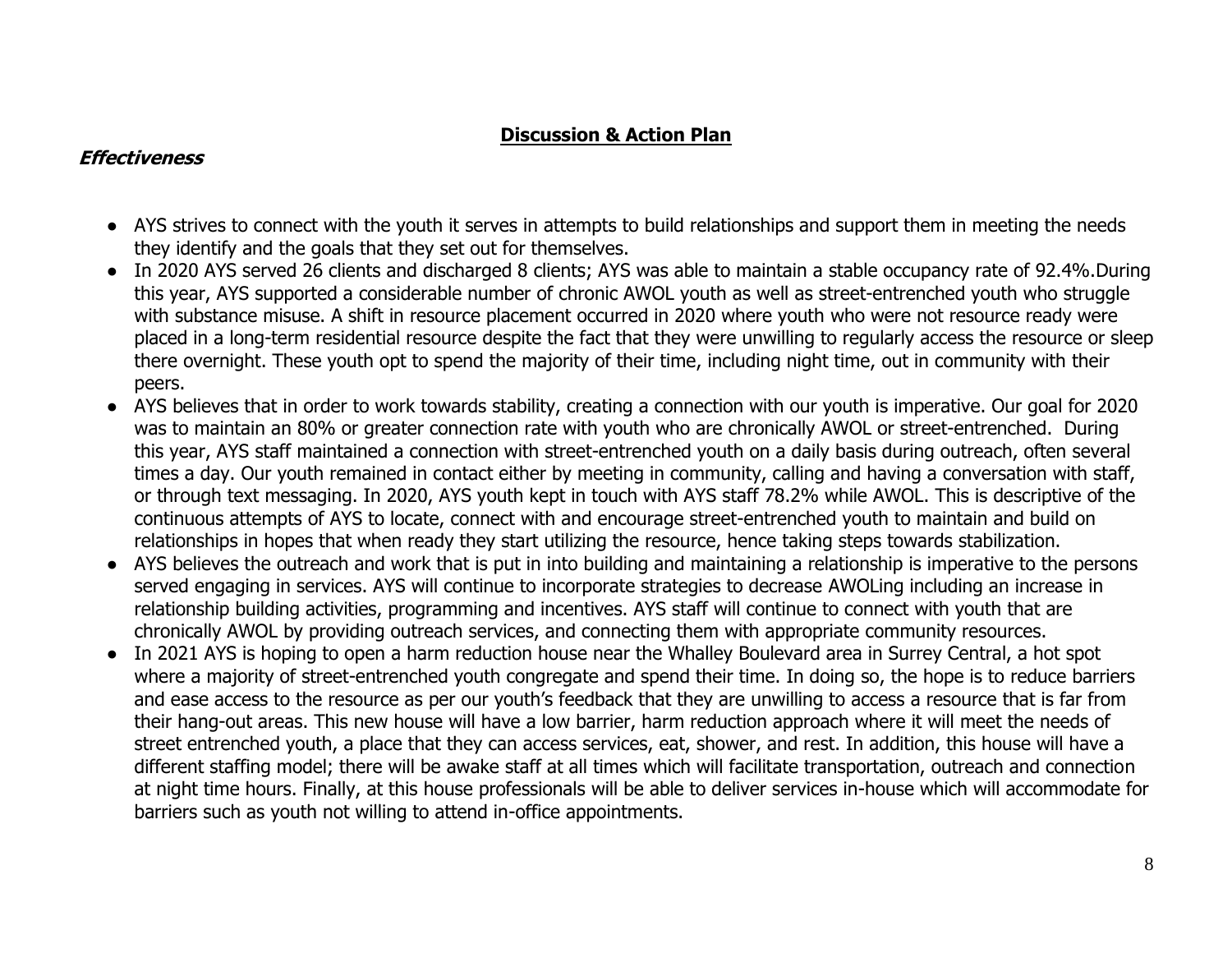- Other identified program goals for the 2020 year included connecting new youth to appropriate school, vocational, or day program within one month of intake and increasing youth participation in pro-social extracurricular activities. AYS measured both goals as an effectiveness measure. The benchmark for engagement in pro-social extracurricular activities was not achieved due to some unforeseen circumstances (Covid-19) as well as the demographic of chronic AWOL and street-entrenched youth. Unforeseen circumstances included COVID 19 pandemic during which presented with difficulties in various domains of lives, shutting down the world and all it offered. Despite these difficulties, some of the activities that our youth were offered pre COVID 19 or post COVID 19 with strict safety measures include music, arts and crafts, horseback riding, kickboxing, cooking, sports, guitar lessons, YMCA, Free 2 B U, etc.
- The other program goal, being able to assist new youth in finding appropriate school, vocational, or day program within one month of intake was met with a with an80% success rate.AYS intake ten new youth in 2020 and was able to accommodate them with their own educational /life skills programs.
- A constant feedback that youth who transition out of AYS have provided is that they struggle with life skills and being on their own post AYS. To address this, AYS has supported these youth in learning life and independent skills in-house and through AYP (Achieving Your Potential) program, as well as practice learned skills in a supported semi-independent suite at Cornerstone. AYS incorporated a new life skills improvement objective utilizing a pre- and post-self assessment tool while at Cornerstone. In 2020, only one client at Cornerstone was discharged from the program allowing for a single assessment score of20% increase in life skills. Despite this rate not meeting the target goal, there is an increase in learned life skills and the youth noted an overall improvement in their transition readiness.

# **Efficiency & Access**

- The 2020 AYS efficiency measure (Occupancy Rate) was met with a 92.4% which is higher than 2019 at 91% (see chart below for multi year Occupancy Rate trending). AYS will continue to strive for full occupancy in the program.
- AYS calculates access by measuring the time of referral to start of service. In 2019, the average time between referral and intake date was 13 days wait time, and the goal for 2020 was14 days or less. This goal was not met in 2020 as the average was 20.5 days which is a skewed average from a sibling intake for whom there was a 40-day wait period between referral to start of direct services. There were several reasons for this delay. The siblings were first referred to AYS outreach program (YET) during COVID 19 lockdown. At that time both youth were chronically AWOL and staying at a location which was unsafe for AYS staff to attend. Meetings and changes in planning contributed to the lengthy wait time before initial referral date and intake. The youth were placed into an AYS residence instead of the YET program due to difficulty in connecting with them through outreach during COVID 19 and at an unsafe location.Without this sibling intake, the average time between referral and intake date is 15 days. This is consistent with previous years increase; since 2018 there has been an increase of one day. AYS will strive to ensure that its services continue to be delivered in an effective and efficient manner.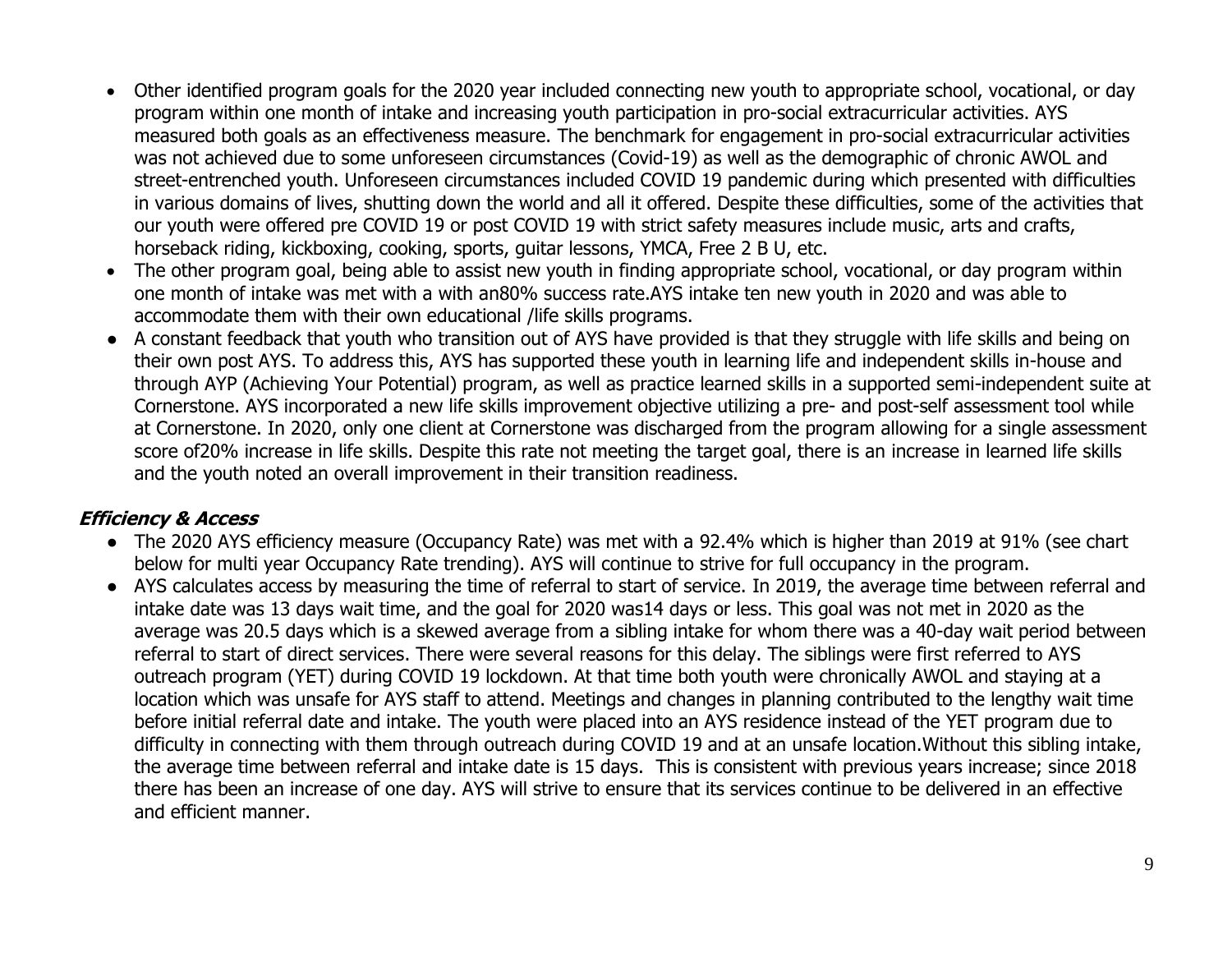| 2020 Follow Up                                                                                                                                                                                                                                     | <b>Goal Accomplished</b> |
|----------------------------------------------------------------------------------------------------------------------------------------------------------------------------------------------------------------------------------------------------|--------------------------|
| Increase youth connections with natural support networks through connecting with Elders, family<br>members, mentor/alumni club, and religious and cultural groups, sports teams, and other community<br>supports (i.e. YAK, Youth Federation, etc) |                          |
| Continue to increase client connection to supports within the resource through increased outreach<br>services for chronic AWOL youth (providing food and care packages when meeting with clients)                                                  |                          |
| Continue to increase youth connection with appropriate services including D&A and MH services (i.e<br>YCDT, DEWY, CYMH, SMART Van), treatment, NA meetings and tours                                                                               |                          |
| Increase access to accommodated prosocial community activities/community inclusion opportunities                                                                                                                                                   |                          |
| Organize yearly loon lake AYS retreat for youth and staff                                                                                                                                                                                          |                          |

| <b>2021 Strategies/Activities/Tasks</b>                                                           | <b>Responsibility</b> | <b>Time Line</b>  |
|---------------------------------------------------------------------------------------------------|-----------------------|-------------------|
| Open Harm Reduction house in the Whalley Boulevard area to facilitate access to the resource,     | <b>Directors</b>      | July 2021         |
| access to in-house services                                                                       |                       |                   |
| Continue improving outreach efforts and connections in the community                              | All AYS team          | <b>March 2021</b> |
| Increase youth connections with natural support networks through connecting with Elders, family   |                       | December 2021     |
| members, mentor/alumni club, and religious and cultural groups, sports teams, and other           | All AYS staff         |                   |
| community supports (i.e. YAK, Youth Federation, etc)                                              |                       |                   |
| Continue to increase client connection to supports within the resource through increased outreach | All AYS staff         | December 2021     |
| services for chronic AWOL youth (providing food and care packages when meeting with clients)      |                       |                   |
| Continue to increase youth connection with appropriate services including D&A and MH services     |                       | December 2021     |
| (i.e YCDT, DEWY, CYMH, SMART Van), treatment, NA meetings and tours                               | All AYS Staff         |                   |
| Increase access to accommodated pro-social community activities/community inclusion               | All AYS Staff         | December 2021     |
| opportunities                                                                                     |                       |                   |
| Organize yearly AYS retreat for youth and staff                                                   | RC's & Youth          | August 2021       |
|                                                                                                   | Worker                |                   |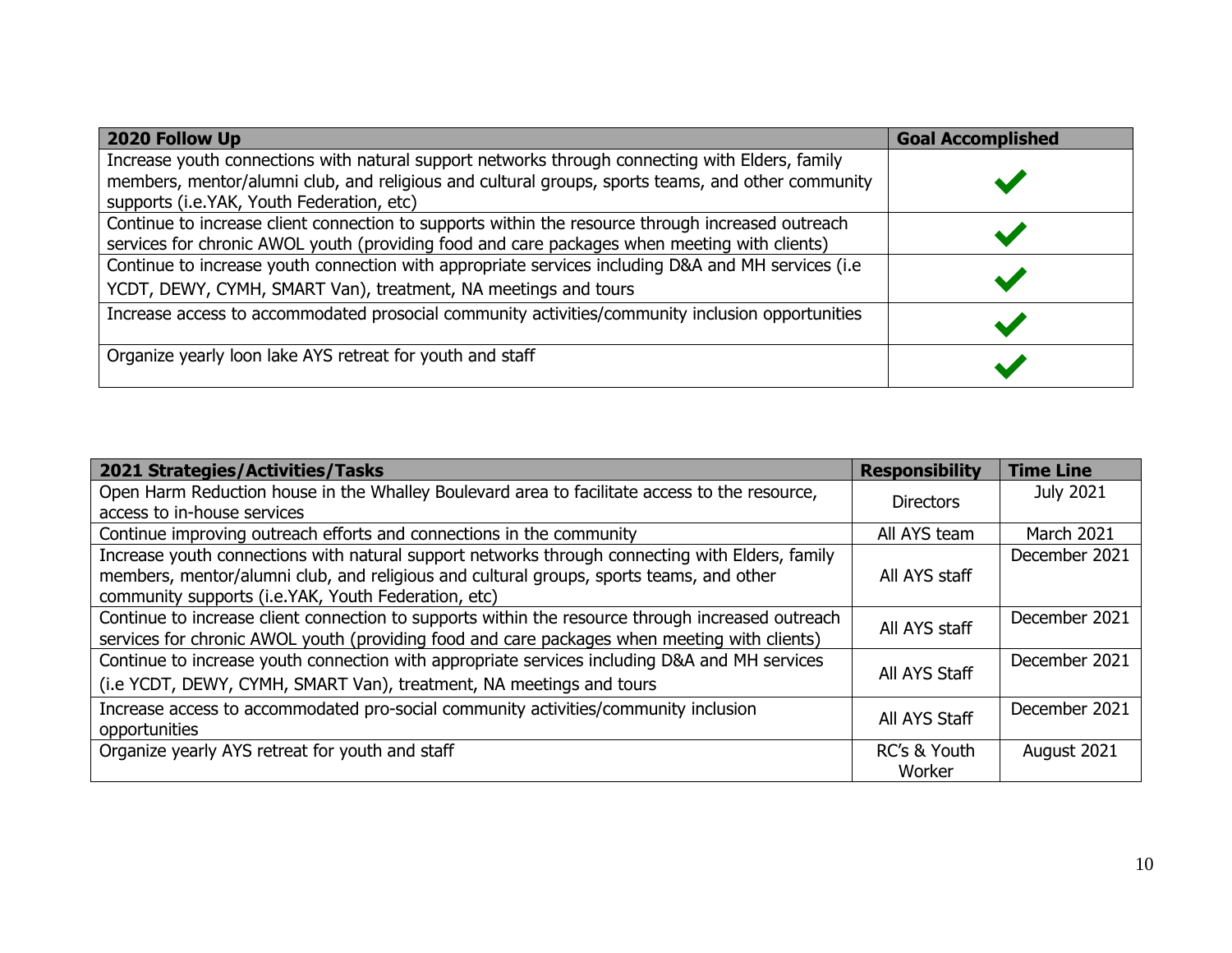# **Multi-Year Outcome Trending**



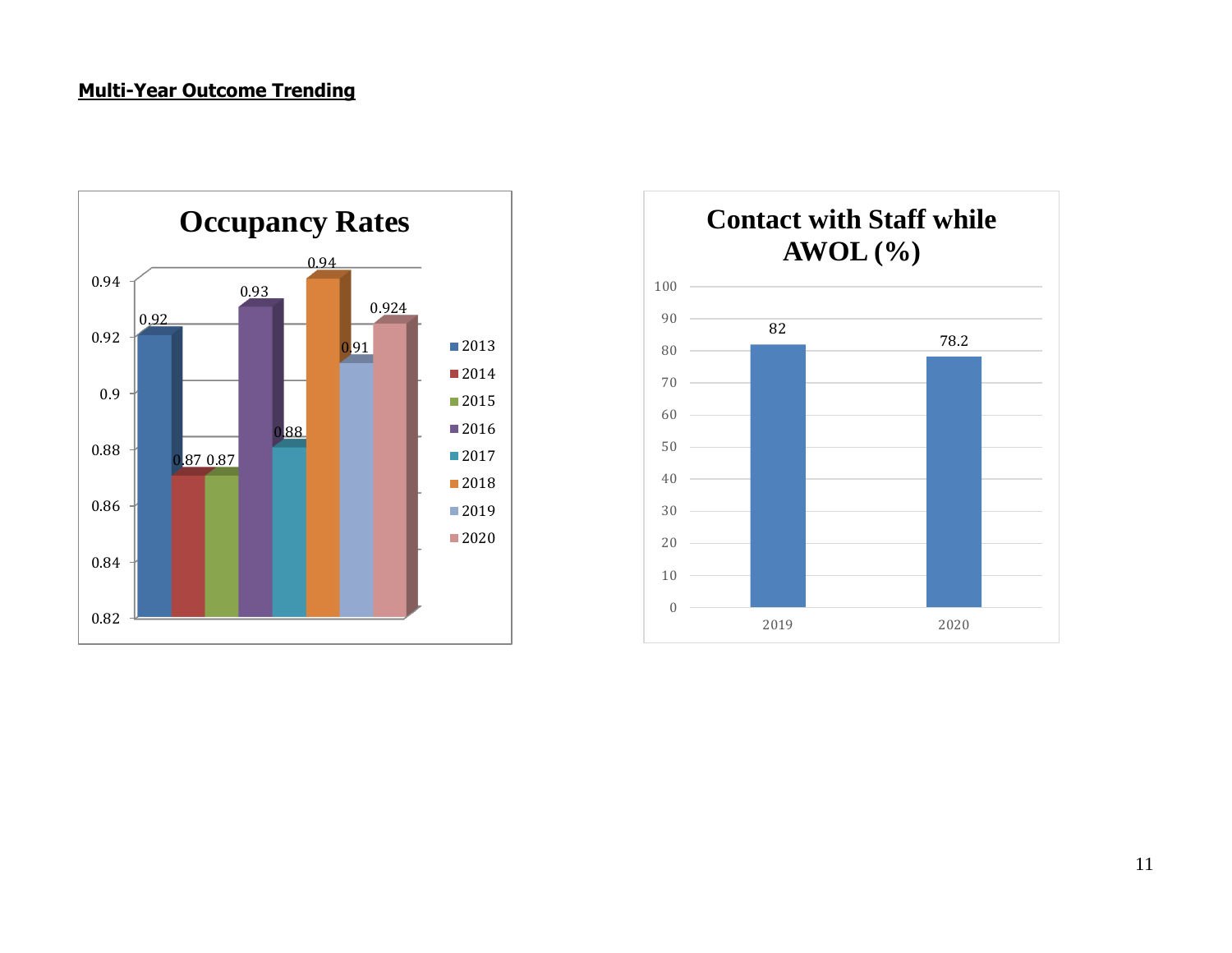# **Business Functions**

| <b>Program Goals</b>       | <b>Indicator</b>                                                               | <b>Applied</b><br><b>To</b> | Goal<br>Target)       | <b>Actual</b><br><b>Results</b> | <b>Met or Exceeded</b><br><b>Target</b> |
|----------------------------|--------------------------------------------------------------------------------|-----------------------------|-----------------------|---------------------------------|-----------------------------------------|
| <b>Business Function:</b>  | Decrease (%) in number                                                         |                             | Greater than 2 %      |                                 |                                         |
| Health & Safety            | of critical incidents<br>annually                                              | All AYS program             | decrease              | 7.5% decrease                   |                                         |
| <b>Employee Retention</b>  | % of fulltime staff leaving<br>AYS throughout the year   All current personnel |                             | Under 40%             | 34%                             |                                         |
| <b>Financial Viability</b> | <b>Expanding AYS Services</b>                                                  | AYS program                 | AYS budgets/contracts | Yes                             |                                         |

# **Discussion & Action Plan**

## Health and Safety

- In 2020 critical incidents decreased by 7.5% which is a decrease from previous year 2019. The goal was met as the overall number of incidents in 2020 decreased to 2225 in comparison to 2407 in 2019.
- The health and safety committee meet on a monthly basis and monitors, reviews and analyses critical incidents and strives to implement preventative measures and trainings to ensure all health and safety standards continue to be met.

# Employee Retention

- AYS met its' goal of having a decrease in staff turnover rate in 2020. Overall, there was a 34% rate of full-time staff leaving which is lower than previous years 42% (2018 and 2019).This decrease in turnover is indicative of the effectiveness of all the implemented efforts and strategies. These included an increase in wages, more professional development opportunities, more promotions and an increase in support staff.
- The year 2020 presented significant limitations in regards to in-person meetings and supervision, however in efforts to prevent staff burnout and increase staff retention, AYS provided online weekly staff connection hosted by Youth Worker, monthly Zoom supervision meetings between RSWs and Directors, safe in-person check-ins between RCs/PSs and RSWs, staff challenges and prices, online zumba, self-care baskets, and trainings through Relias. AYS has continued to implement staff retention efforts. These practices include more training opportunities for staff, benefit packages, incorporating staff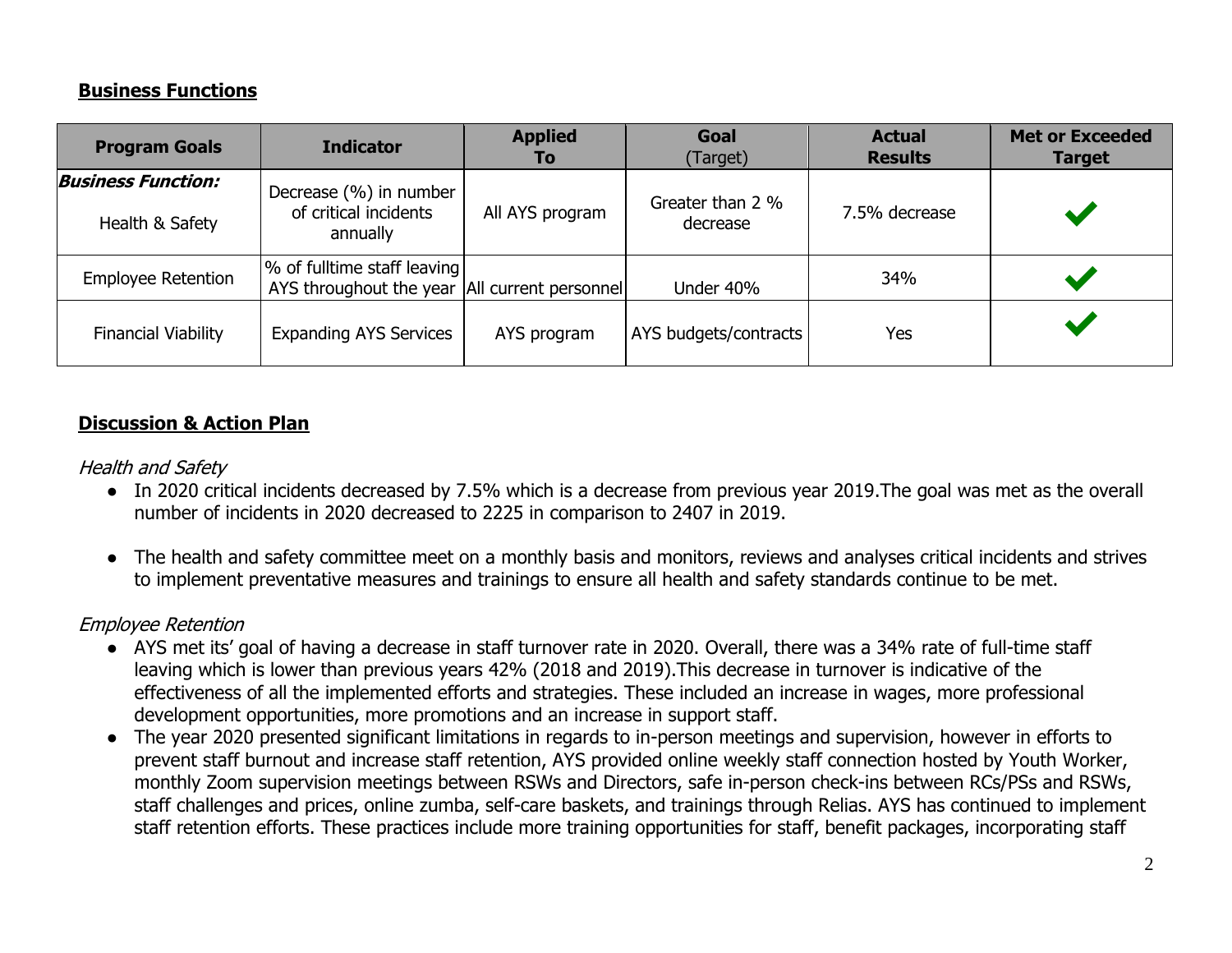incentives and challenges, increased collaborative supervision meetings, and opportunities for promotions and employment advancements.

● Another goal for 2021 is to implement an online case management/service portal for all AYS staff to have instant access to client information and documentation to increase staff efficiency.

### Financial Viability

● AYS was able to meet its goal of expanding services for the 2020 year. In 2020, AYS was able to create a third Program Supervisor position, renew YET contract, secure funding for AYP through MCFD and renew AYP facilitator position, create a recreational worker position for Holland House, and double/support staff for Langley House. AYS will continue putting efforts into staff retention with its attempts to create more opportunities for staff, more promotions, and increase in wages.

| 2020 Follow Up                                                                                                                               | Goal<br><b>Accomplished</b>      |
|----------------------------------------------------------------------------------------------------------------------------------------------|----------------------------------|
| The Health and Safety committee will track H&S compliance across all the residences                                                          |                                  |
| The Health and Safety committee will track instances of violent instances towards staff and instances of property<br>damage                  |                                  |
| Increase professional development opportunities & secure more funding for professional development                                           |                                  |
| Train current supervisory staff in various treatment modalities (i.e. DBT, CONNECT) in order to have more training<br>capacity for AYS staff | Not Completed due<br>to COVID 19 |
| Expand and continue the AYP program                                                                                                          |                                  |
| Expand and continue the YET program                                                                                                          |                                  |

| 2021 Strategies/Activities/Tasks                                         | <b>Responsibility</b>             | <b>Time Line</b>  |
|--------------------------------------------------------------------------|-----------------------------------|-------------------|
| Expand AYS services by opening a low barrier Harm reduction house        | <b>Directors</b>                  | <b>March 2021</b> |
| Increase the capacity of the AYP program, look into more funding sources | Directors & Morena Anamali        | May 2021          |
| Certify AYS supervisors to become First Aid trainers                     | Melanie Donaldson & Donna Folland | June 2021         |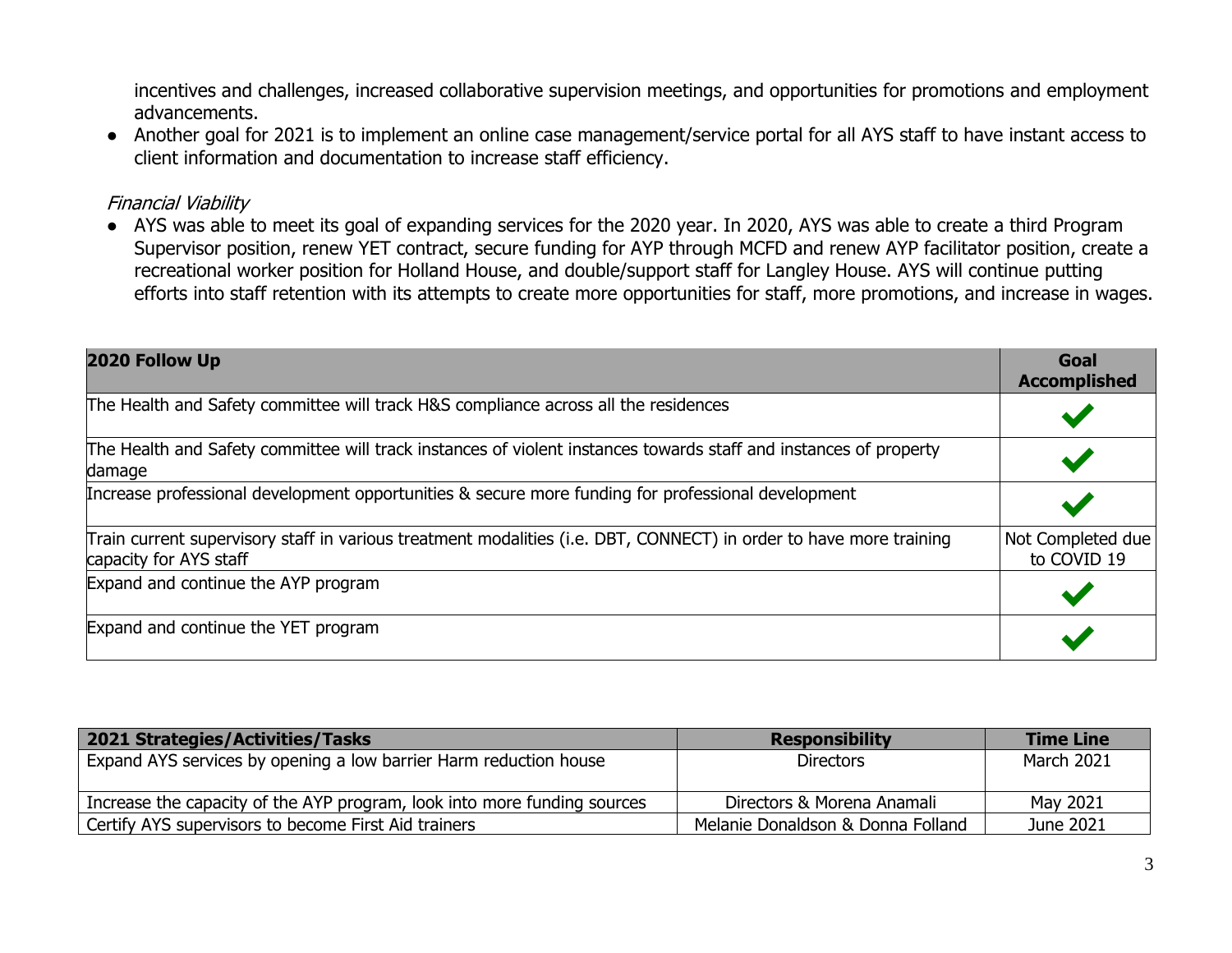| Revamp the health and safety training                                      | Donna Folland    |                  |
|----------------------------------------------------------------------------|------------------|------------------|
| Come up with effective strategies to ensure emergency preparedness for     | H&S committee    | December 2021    |
| street entrenched youth                                                    |                  |                  |
| Incorporate more program specific training with a focus on gang            | H&S committee    | December 2021    |
| involvement & appropriate safety measures                                  |                  |                  |
| Incorporate online client case management platform for information         | Directors/Admin  | <b>July 2021</b> |
| sharing/access to online AYS documentation                                 |                  |                  |
| Train current supervisory staff in various treatment modalities (i.e. DBT, | <b>Directors</b> | December 2021    |
| CONNECT) in order to have more training capacity for AYS staff             |                  |                  |
| Ensure all safety measures are implemented appropriately to ensure optimal | H&S              | December 2021    |
| safety for youth and staff during the Covid-19 pandemic                    |                  |                  |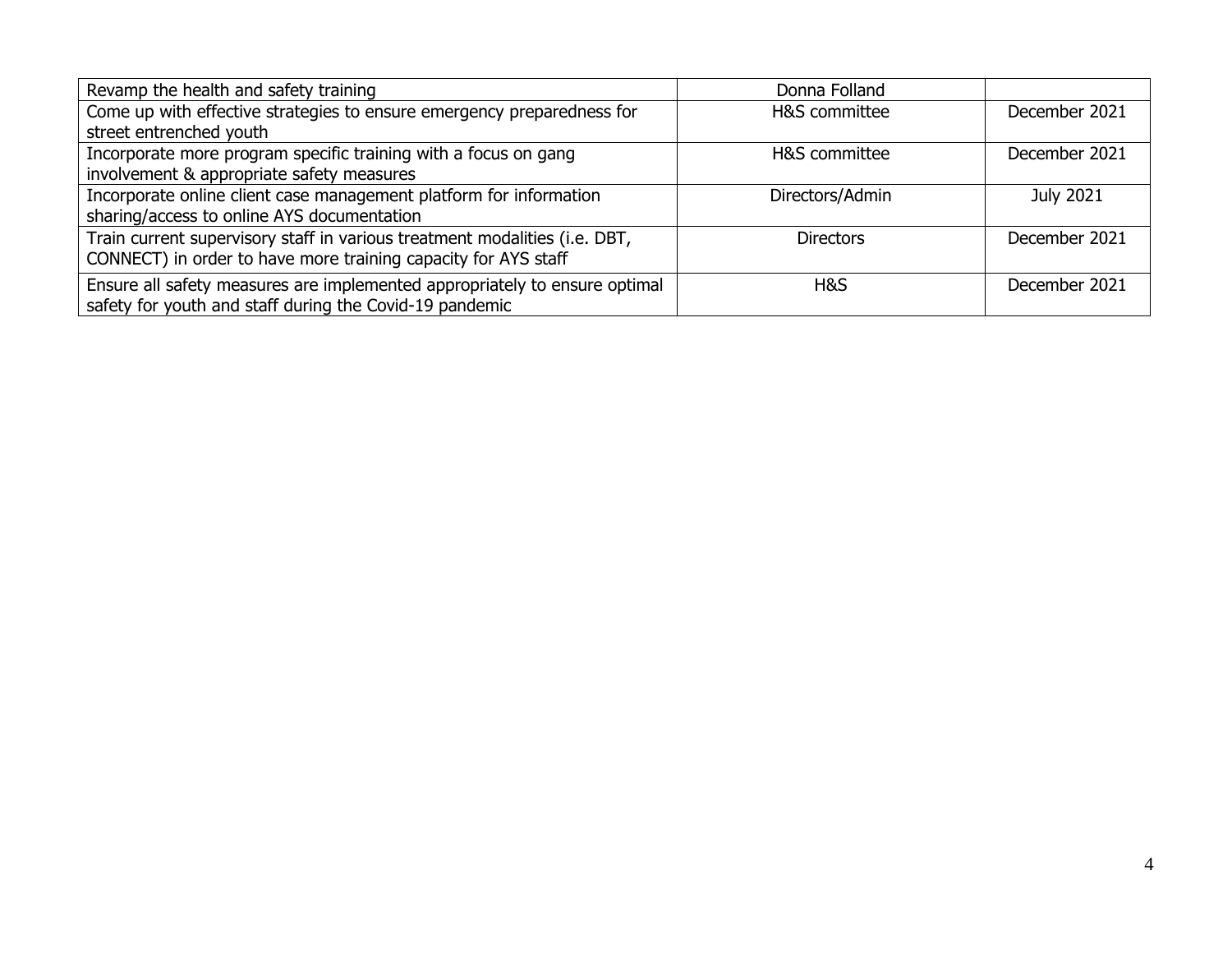# **Feedback/Satisfaction Results & Action Plan**

| <b>Categories of</b><br><b>Measures</b>                                                                            | <b>Indicator</b>                                                                                                                               | <b>Applied</b><br>To<br>(Target Group)            | <b>Time of</b><br><b>Measure</b><br>(Design) | <b>Data Source</b><br>(Tool or<br>Instrument) | <b>Obtained</b><br><b>By</b><br>(Design) | Goal<br>(Target or<br>Benchmark) | 2019<br><b>Results</b>                    | 2020<br><b>Results</b>                                                      |
|--------------------------------------------------------------------------------------------------------------------|------------------------------------------------------------------------------------------------------------------------------------------------|---------------------------------------------------|----------------------------------------------|-----------------------------------------------|------------------------------------------|----------------------------------|-------------------------------------------|-----------------------------------------------------------------------------|
| <b>Client Feedback:</b><br>Clients feel that they<br>are involved in daily<br>decisions that affect<br>their lives | % of clients that indicate<br>feeling that they are<br>involved in daily planning                                                              | All AYS clients                                   | Biannually                                   | <b>Client Survey</b><br>Tool Item # 2         | Resource<br>Coordinators                 | GT 90%                           | 81% Responded<br>yes                      | 91.6%<br>Responded yes                                                      |
| Clients feel that they<br>are treated with respect<br>by their AYS staff                                           | % of clients that indicate<br>that they are treated<br>with respect by AYS staff                                                               | All AYS clients                                   | Biannually                                   | <b>Client Survey</b><br>Tool Item # 7         | Resource<br>Coordinators                 | GT 95%                           | 94% of clients<br>responded yes           | 100% of clients<br>responded yes                                            |
| Client feel they have<br>input in their service<br>and goals                                                       | % of clients that indicate<br>feeling that they have<br>input towards their goals                                                              | All AYS clients                                   | Biannually                                   | <b>Client Survey</b><br>Tool Item #16         | Resource<br>Coordinators                 | GT 90%                           | 94% of clients<br>responded yes           | 91.6% of clients<br>responded yes                                           |
| <b>Stakeholder</b><br>Feedback:<br>Families of youth are<br>included in the survey<br>process                      | % of stakeholders that<br>received an AYS survey<br>were family members of<br>a person served                                                  | Sample of<br>stakeholders<br>surveyed<br>annually | Annually                                     | Stakeholder<br>Survey                         | <b>AYS Directors</b>                     | 25%                              | $4%$ of<br>stakeholders<br>responded were | 17.6% of<br>stakeholders<br>responded were<br>family members family members |
| Stakeholders indicate<br>that AYS personnel are<br>in the performance of<br>their jobs                             | % of stakeholders<br>indicate that AYS<br>competent and qualified personnel are competent<br>and qualified in the<br>performance of their jobs | Sample of<br>stakeholders<br>surveyed<br>annually | Annually                                     | Stakeholder<br>Survey                         | <b>AYS Directors</b>                     | GT 90% respond<br>yes            | 100%<br>responded<br>yes                  | 91%<br>responded<br>yes                                                     |
| Stakeholder feels Anika<br>Youth Services works to<br>support the best<br>interest of the youth                    | % of stakeholder survey<br>feels Anika Youth<br>Services works to<br>support the best interest<br>of the youth                                 | Sample of<br>stakeholders<br>surveyed<br>annually | Annually                                     | Stakeholder<br>Survey                         | <b>AYS Directors</b>                     | GT 90% respond<br>yes            | 100%<br>Responded<br>yes                  | 82.3%<br>Responded<br>yes                                                   |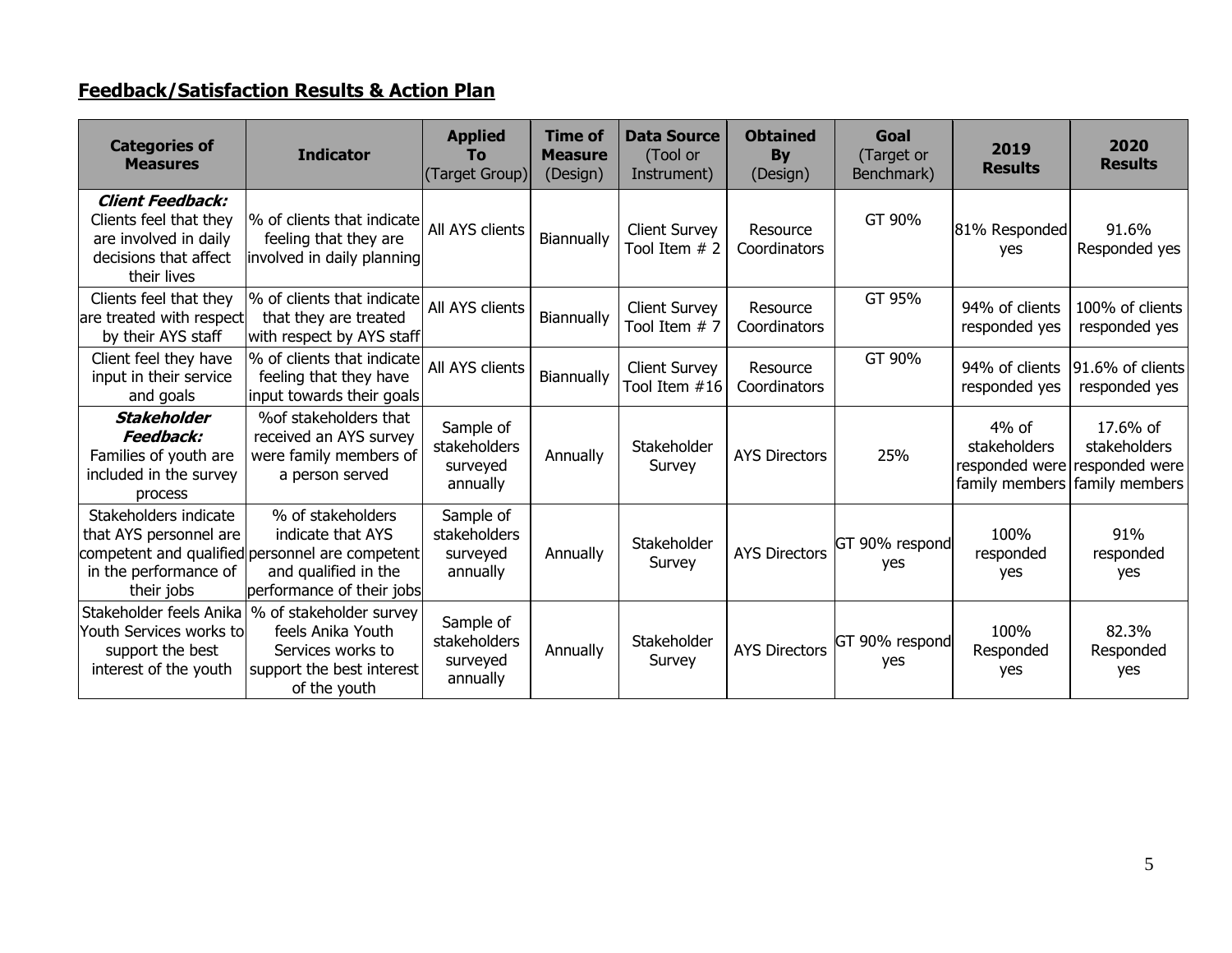## **Discussion & Action Plan for Feedback/Satisfaction (including Extenuating/Influencing Factors)**

- In 2020clients were surveyed and informally interviewed throughout the year. From those surveyed, 91.6% of youth felt that they were involved in decisions that affect their lives, 100% of youth felt that they were treated with respect by AYS staff, and 91.6% felt that they had input into their service and goals. The youth were also asked for their feedback and suggestions during an informal interview on what types of activities they would like to be offered and how AYS can better service them. Youth responded that they would enjoy activities related to cooking, baking, animals, art and crafts, physical/recreational (gym, swimming, punching bag), beach, beauty related. RSWs, RCs, and Youth Worker have taken these suggestions and implemented them into efforts for youth to participate in (See Performance Plan). AYS staff will continue to strive to ensure that AYS youth have input into their ISPs, ICM's and daily planning. AYS is always open to feedback and will continue to have an open-door policy.
- In 2020 AYS also created an alumni survey which was distributed later in the year. Although there were limited responses, only 4 alumni completed the survey, the feedback was very positive. 100% of alumni reported that they were happy with their placement at AYS, that they were part of their service planning and felt that they achieved their goals, that they learned skills that are helpful to them as adults, that they were connected with resources that they currently benefit from, that they were part of their transition plan, and that they feel comfortable reaching out to AYS post care.
- Similar to previous years, the 2020 comment section resulted in feedback that was very positive with a lot of stakeholders commenting on AYS staff's determination, professionalism, rapport building, collaborative team work, and dedication to persons served. 91% of the stake holder survey respondents felt that AYS personnel are competent and qualified in the performance of their jobs, and 82.3% responded that AYS works to support the best interest of the youth.
- The survey participation from family members increased from 4% in 2019 to 17.6% 2020. AYS will continue to work on strategies to acquire feedback from family members and will continue to innovate ways to get this feedback.

| 2020 Follow Up                                                                                                                                                                                 | <b>Completed</b>                                                                                                                                                                                                                 | <b>Follow Up Required?</b>                                          |
|------------------------------------------------------------------------------------------------------------------------------------------------------------------------------------------------|----------------------------------------------------------------------------------------------------------------------------------------------------------------------------------------------------------------------------------|---------------------------------------------------------------------|
| AYS will conduct interviews with persons served to obtain informal feedback on<br>how to better services and get feedback on the quality of care and provide an<br>incentive for participating |                                                                                                                                                                                                                                  | NO.                                                                 |
| AYS will create a survey for AYS alumni youth                                                                                                                                                  |                                                                                                                                                                                                                                  | YES, will need to find<br>ways to connect with<br>more alumni youth |
| Client and stakeholder feedback will be available through a phone text application                                                                                                             |                                                                                                                                                                                                                                  | Create online Survey for<br>clients                                 |
| Continue to establish rapport with youth's family members. Invite all families to an<br>annual AYS Thanksgiving dinner and provide appreciation gift baskets for<br>Christmas                  | Due to COVID 19 direct contact with<br>families was limited.<br>Unable to host Thankful for Families<br>dinner<br>Youth who spent Christmas with their<br>families were provided with gift baskets to<br>bring to their families | <b>YES</b>                                                          |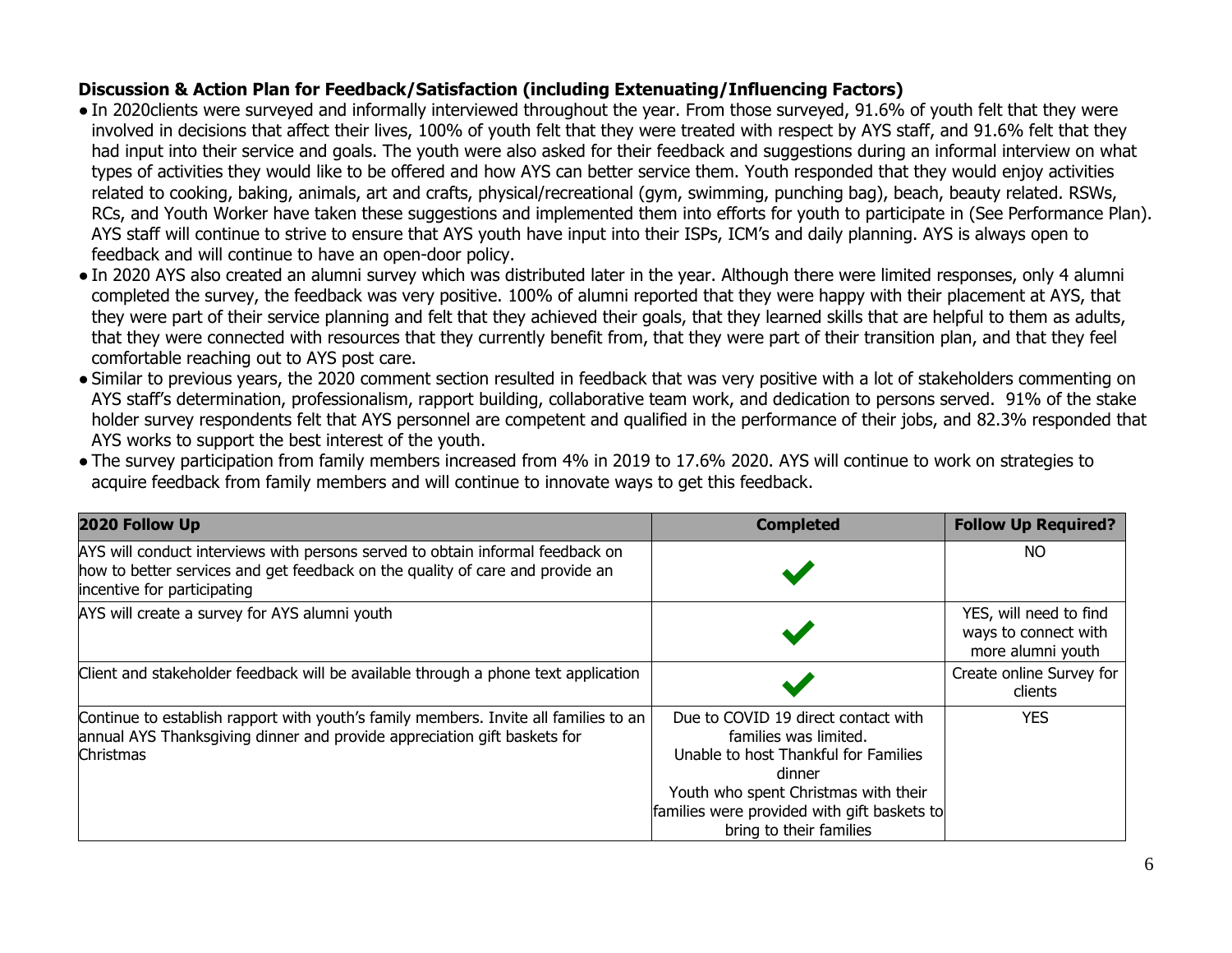| Ensure all AYS care teams have received stakeholder handbooks |  | <b>YES</b><br>Ongoing -new care teams<br>to receive stakeholder<br>handbooks |
|---------------------------------------------------------------|--|------------------------------------------------------------------------------|
|---------------------------------------------------------------|--|------------------------------------------------------------------------------|

| 2021 Strategies/Activities/Tasks                                                                                                                                                               | <b>Responsibility</b>        | <b>Time Line</b>           |
|------------------------------------------------------------------------------------------------------------------------------------------------------------------------------------------------|------------------------------|----------------------------|
| AYS will conduct interviews with persons served to obtain informal feedback on how to<br>better services and get feedback on the quality of care and provide an incentive for<br>participating | Morena Anamali               | April 2021<br>October 2021 |
| AYS will create a survey for AYS alumni cleints                                                                                                                                                | Morena Anamali               | April 2021                 |
| Continue receiving feedback from clients, stakeholders, and alumni through online<br>surveys                                                                                                   | Morena Anamali               | April 2021<br>October 2021 |
| Continue to establish rapport with youth's family members. Invite all families to an<br>annual AYS Thanksgiving dinner and provide appreciation gift baskets for Christmas                     | All program staff            | December 2021              |
| Distribute new AYS care teams with stakeholder handbooks                                                                                                                                       | AYS Directors, RC's, & RSW's | December 2021              |